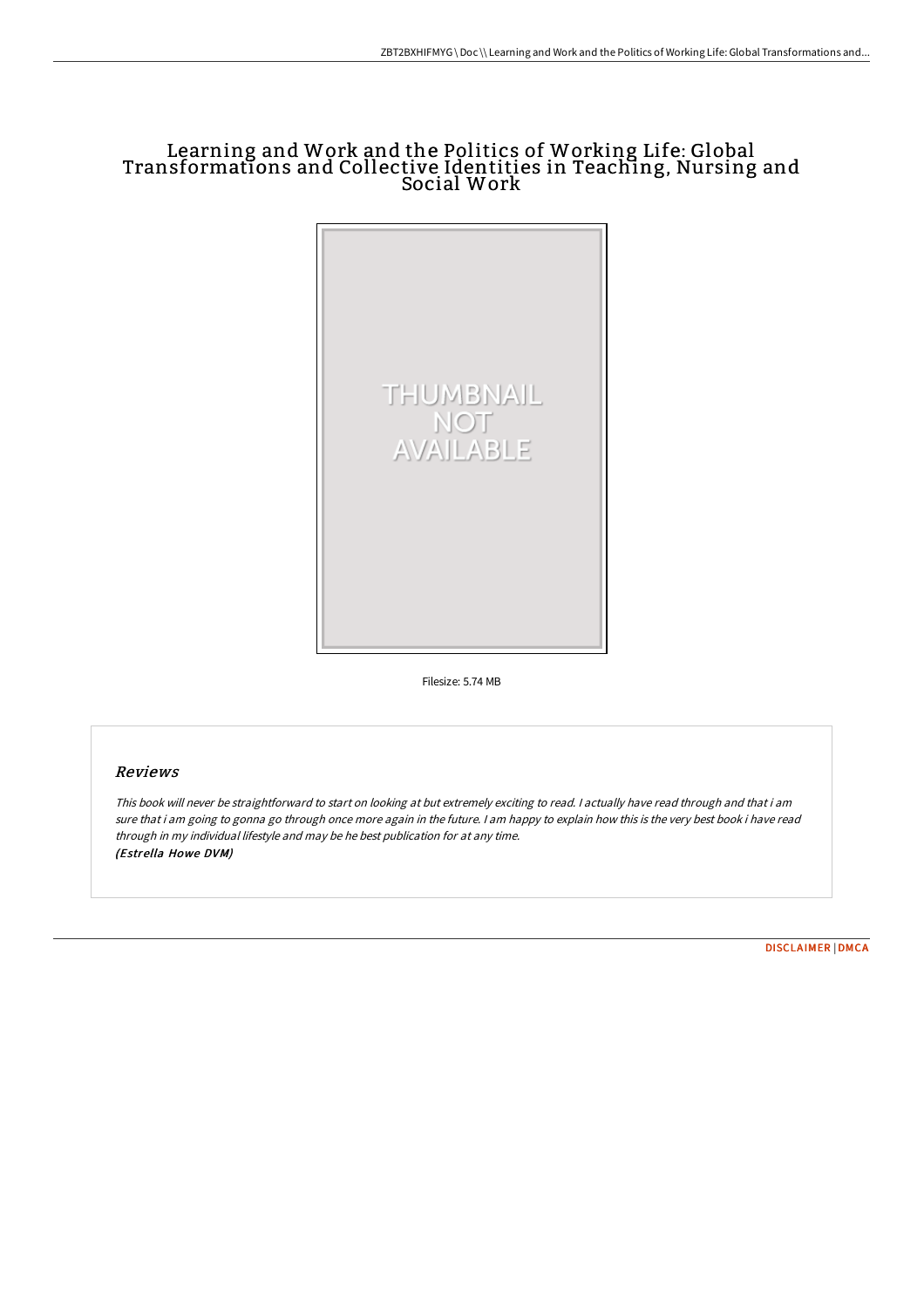## LEARNING AND WORK AND THE POLITICS OF WORKING LIFE: GLOBAL TRANSFORMATIONS AND COLLECTIVE IDENTITIES IN TEACHING, NURSING AND SOCIAL WORK



Taylor & Francis Ltd. Paperback. Book Condition: new. BRAND NEW, Learning and Work and the Politics of Working Life: Global Transformations and Collective Identities in Teaching, Nursing and Social Work, Terri Seddon, Lea Henriksson, Beatrix Niemeyer, Large scale changes in work and education are a key feature of contemporary global transformations, with a pervasive politics that affects people's experiences of workplaces and learning spaces. This thought-provoking book uses empirical research to question prevailing debates surrounding compliance at work, education and lifelong learning, and emphasises the importance of debate and dissent within the current terms and conditions of work. Examining a number of types of work, including teaching, nursing and social work, through a transnational research space, the contributors investigate how disturbances in work both constrain and enable collective identities in practical politics. Structured around three main themes, the book covers: Disturbed work: with cases of occupational reform in nursing and vocational teaching in Finland and re-regulating work in Australia Disturbing work: examining contested occupational knowledge in German school to work transitions, paraprofessional healthwork in the UK, social work in Finland, and mobilising professional expertise in US Community College faculty and Australian adult literacy Transforming politics: negotiating an ageing workforce in Germany, young adults moving through identities and careers, building a politics of 'we' through a global book project An enlightening collection of international contributions, this book will appeal to all postgraduate students, researchers and policy makers, in education, work, and lifelong learning.

h Read Learning and Work and the Politics of Working Life: Global [Transformations](http://www.bookdirs.com/learning-and-work-and-the-politics-of-working-li.html) and Collective Identities in Teaching, Nur sing and Social Work Online

Download PDF Learning and Work and the Politics of Working Life: Global [Transformations](http://www.bookdirs.com/learning-and-work-and-the-politics-of-working-li.html) and Collective Identities in Teaching, Nursing and Social Work